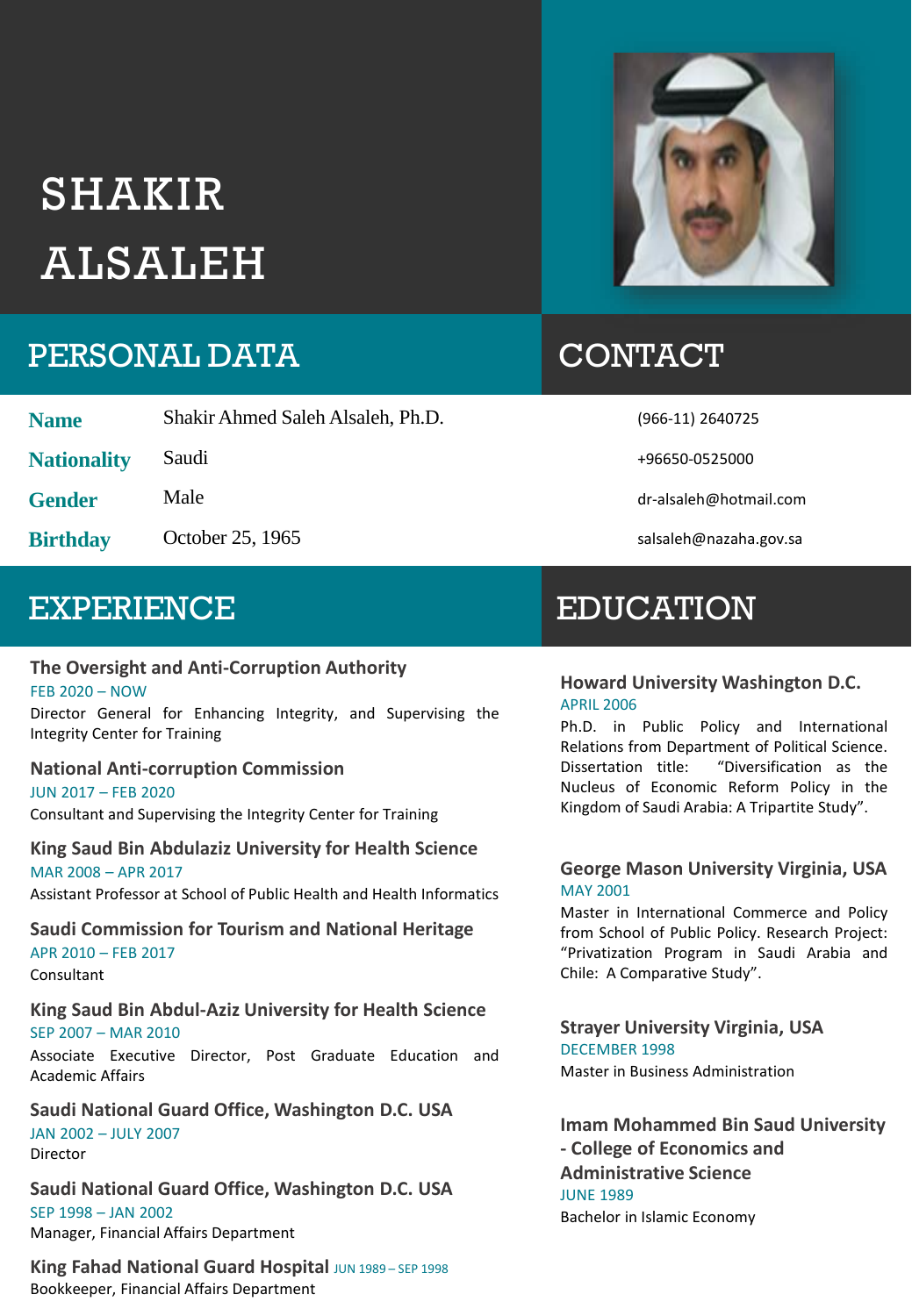**The Modern Tactics in Preparing and Developing Planning Budget** 2007 Member

**The Feasibility of Economic Projects** 1991 Public Administration Institute, Riyadh KSA

**Study Program at the Economic Institute** 1992 Boulder, CO , USA

**The Use of the Computer in Financial Control** 1993 Cairo, Egypt

**The Work of Finance in Human Resources** 1994 Public Administration Institute, Riyadh KSA

**The Auditing of Human Resources** 1995 Public Administration Institute, Riyadh KSA

**Health Services Administration** 1996 George Washington University, Washington DC USA

**Study Abroad Program** 1999 Santiago, Chile

**Institutional Review Board Program** 2005 Washington D.C. USA

**Business and Management Forum** MAR 2009 Riyadh, KSA

**ACHE Seminars - Process and Techniques of Negotiating** FEB 2010 Nevada, USA

**ACHE Seminars: Leadership Persuasion: Getting the Result you want** FEB 2010 Nevada, USA

**Health Services Administration: Diagnostics and Treatment** APR 2012 Abu-Dhabi, UAE

**ACHE Seminars: Leadership Approaches to Patient-Centered Care** AUG 2010 Washington DC, USA

**Skills needed for Corruption Investigators** SEP 2017 Riyadh, Saudi Arabia

**Governance Indicators** OCT 2017 Riyadh, Saudi Arabia

**Skills Needed for Detecting Public Jobs Violations** NOV 2019 Riyadh, Saudi Arabia

**Administrative Investigation** DEC 2019 Riyadh, Saudi Arabia

**Job Performance Management** JUN 2020 Riyadh, Saudi Arabia

**Improving Skills for Direct Public Funds** DEC 2020 Riyadh, Saudi Arabia

## TRAINING RESEARCHE

- **Barakah, Deena and Al-saleh, Shakir " The Cooperative Insurance in Saudi Arabia: A Nucleus to Health Reform Policy", International Proceedings of Economic development and Research: Information and Finance", Volume 21, 2011.**
- **Al-Saleh, Shakir, "Gender Inequality in Saudi Arabia: A Myth or Reality", International Proceedings of Economic Development and Research,Vol39,2012**
- **Al-saleh, and Al-Suraimi "Total Quality: Its Roots, Development, and Tools",DarAlFikr,Jordan,2015**
- **Al-Saleh, Shakir, "Management and Leadership in Health Organizations", Translated Book, Dar Al-Fikr, Amman, Jordan,2016**
- **Al-saleh, Shakir, "The Effectiveness of Implementing 3, 5, 7, Rotations on Healthcare Organizations: A Case Study for Change Management", Journal of Business &Economic Policy, Vol. 4, No. 2, June 2017.**
- **Global Best Practice in Enhancing Integrity and Combating Corruption: A Descriptive Study of the Top Five Countries on the Corruption Perception Index (CPI). A scientific study prepared for the National Anti-Corruption Commission, 2018.**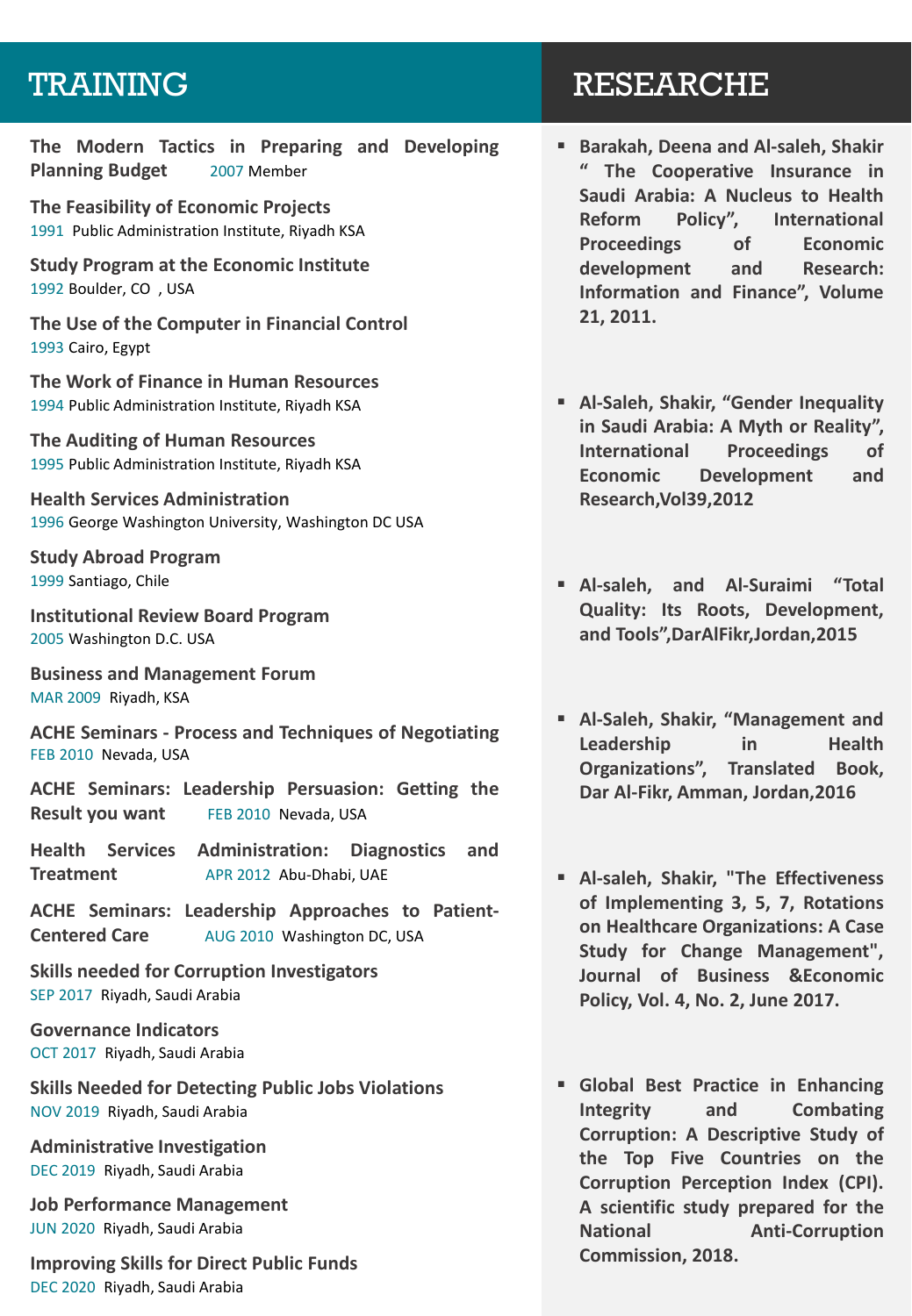## COMMITTEES COURSESES

**Task Force to Establish the KSAU-HS** 2007 Member

**Institutional Review Board** 2007 Member

**Task Force to Review Research Program** 2007 Member

**Task Force to Organize the Celebration of the 25th year Anniversary of KAMC** 2007 Member

**Task Force to Establish Guidelines for Acceptance to KSAU-HS Internal Scholarship Program** 2007 Member

**Postgraduate Council of KSAU-HS** 2008 Member

**Selection of New Students for School of Public and Health Informatics** 2008 - 2015 Member

**Selection of New Students for KKMC to work in NGHA** 2008 - 2009 Chairman

**Postgraduate Deanship Board** 2008 - 2009 Member

**Corporate Nomination Committee for Innovative and Creative Award** 2009 Member

**Task Force for MilitaryWorking in FamilyMedicine and PHC** 2009 Member

**Task Force to Establish a System to Promote Participation in Training Program** 2008 Member

**Student Affairs** 2010 – 2016 Chairman

**Implementing a Strategic Plan for NAZAHA** 2017 - 2018 Vice-Chair

**Collaboration with International Organization** 2018 Vice-Chair

**FATF Recommendations** 2018 Chair

- **HI 535 – Health Services Administration,**
- **HI 564 – Selected Topics In Health Informatics**
- **HINF- 405 Ethics and Legal Issues in Health Informatics**
- **HIIM- 201 – Principles of Healthcare Management**
- **HIIM- 413 – Quality Management in Healthcare**
- **HIIM- 315 – Legal and Ethical Issues in Health Informatics**
- **DAR 470- Strategic Management**
- **DAR 472- Total Quality Management**

## AFFILIATION

- **American College of Healthcare Executive** MEMBER SINCE 2010
- **Saudi Management Association** MEMBER SINCE 2010

▪ **American Management Association** MEMBER SINCE 2010